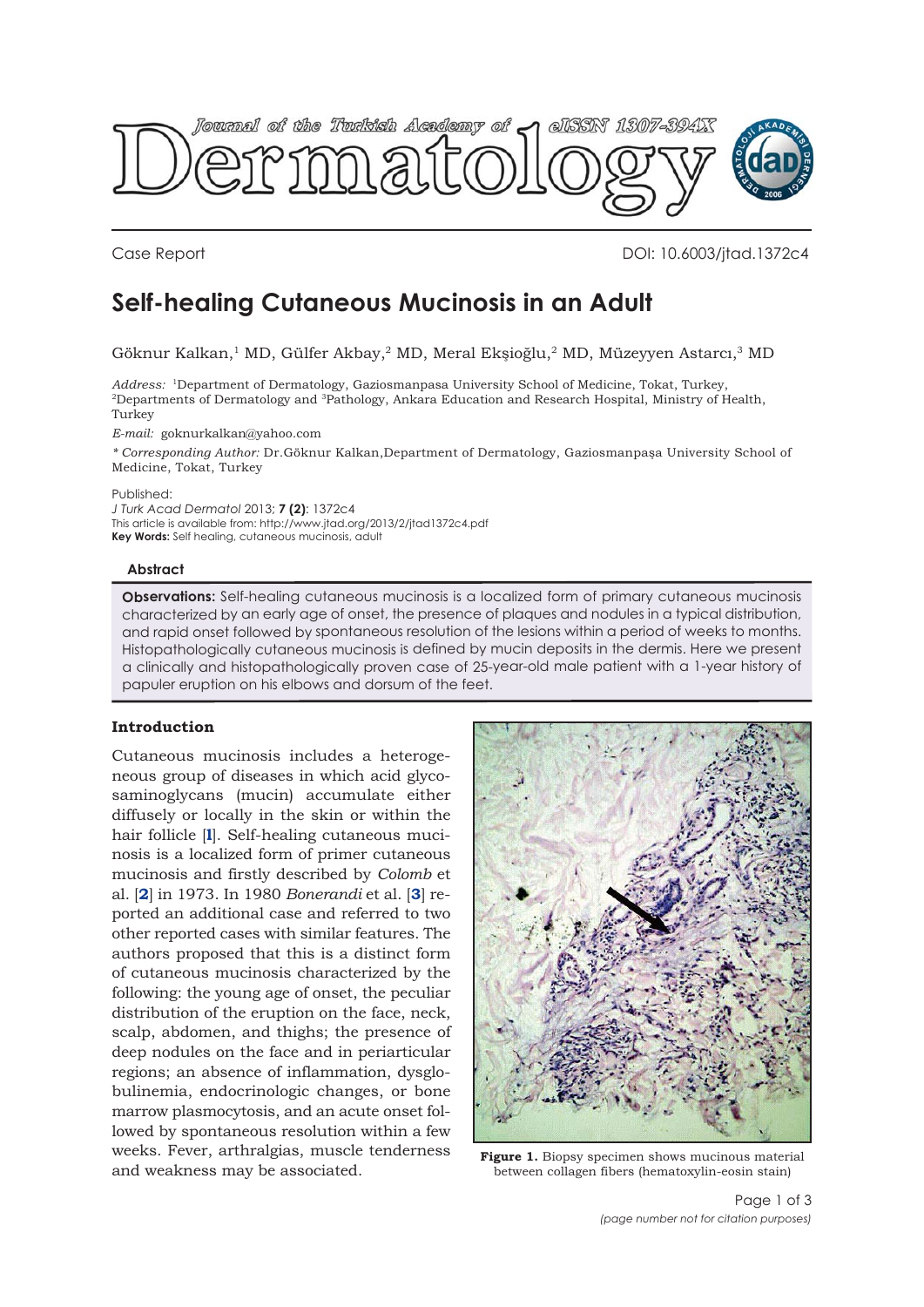

**Figure 2.** Alcian blue staining highlights presence of an increased dermal mucin (Alcian blue stain pH 2,5)

We report a case of self-healing cutaneous mucinosis in an adult primarily localized around the elbows and dorsal faces of the feet for 1 year.

## **Case Report**

A 25-year-old male patient with small asymptomatic papular eruption around his elbows was admitted to our clinic. Past medical history, family history, and review of systems were unremarkable. He had no known allergies and was currently receiving no medications. Physical examination disclosed multiple flesh-colored, 1 to 2 mm grouped papules around his elbows and dorsum of the feet. The lesions firstly occured on the dorsum of the feet and 6 months later around his elbows.

The results of a complete blood cell count, sedimentation rate, liver and kidney function studies, cholesterol and triglyceride levels, chest and bone x-ray films, electrocardiogram, immunoglobulin studies, antinuclear antibody, rheumatoid factor, serum protein electrophoresis and thyroid function studies were negative or normal.

A biopsy specimen was taken from the elbow. Hematoxylin and Eosin-stained sections showed focal deposits of a mucinous substance among the collagen fibers in the upper dermis (**Figure 1**). Around the mucinous substance fibroblasts and mast cells are increased in number. Alcian blue was positive for mucin (**Figure 2**).

## **Discussion**

The cutaneous mucinoses are a heterogeneous group of disorders in which an abnormal amount of mucin accumulates in the skin either diffusely or focally and may be classified as primary, in which mucin deposition is the main histologic feature resulting in clinically distinctive lesions and secondary, in which mucin simply represents an additional finding [**4**]. Primary dermal mucinosis (lichen myxedematosus - papular mucinosis) includes two clinicopathologic subsets: a generalized papular and sclerodermoid form (scleromyxedema) with a monoclonal gammopathy and systemic manifestations and a localized papular form which does not run a disabling course [**5**].

Self-healing cutaneous mucinosis is one of the 5 subtypes of localized papular form and is used to describe patients without paraproteinemia or thyroid dysfunction whose lesions resolve spontaneously without sequelae in a period ranging from a few weeks to months [**5, 6**].

The cutaneous mucinoses are defined histopathologically by the presence of an increased amount of dermal mucin. The 2 major subtypes of papular mucinosis have distinct histopathologic features. In scleromyxedema, there is a diffuse deposition of mucin in the papillary and midreticular dermis associated with increased collagen deposition and proliferation of fibroblasts [**7, 8, 9**]. However, in localized papular mucinosis mucin deposition may be either focal or diffuse and fibrosis is not marked despite the increasing number of stellate fibroblasts [**8, 10**].

The pathogenesis of the cutaneous mucinoses remains unknown, but is hypothesized to arise from a yet undetermined trigger which causes fibroblast proliferation and mucin production [**11**]. The role of paraproteins and also the other serum factors in the pathogenesis is unclear yet [**12, 13, 14**]. It is considered a reactive response to some chronic antigenic stimulation, such as inflammation or viral infection, or products of tumors combined